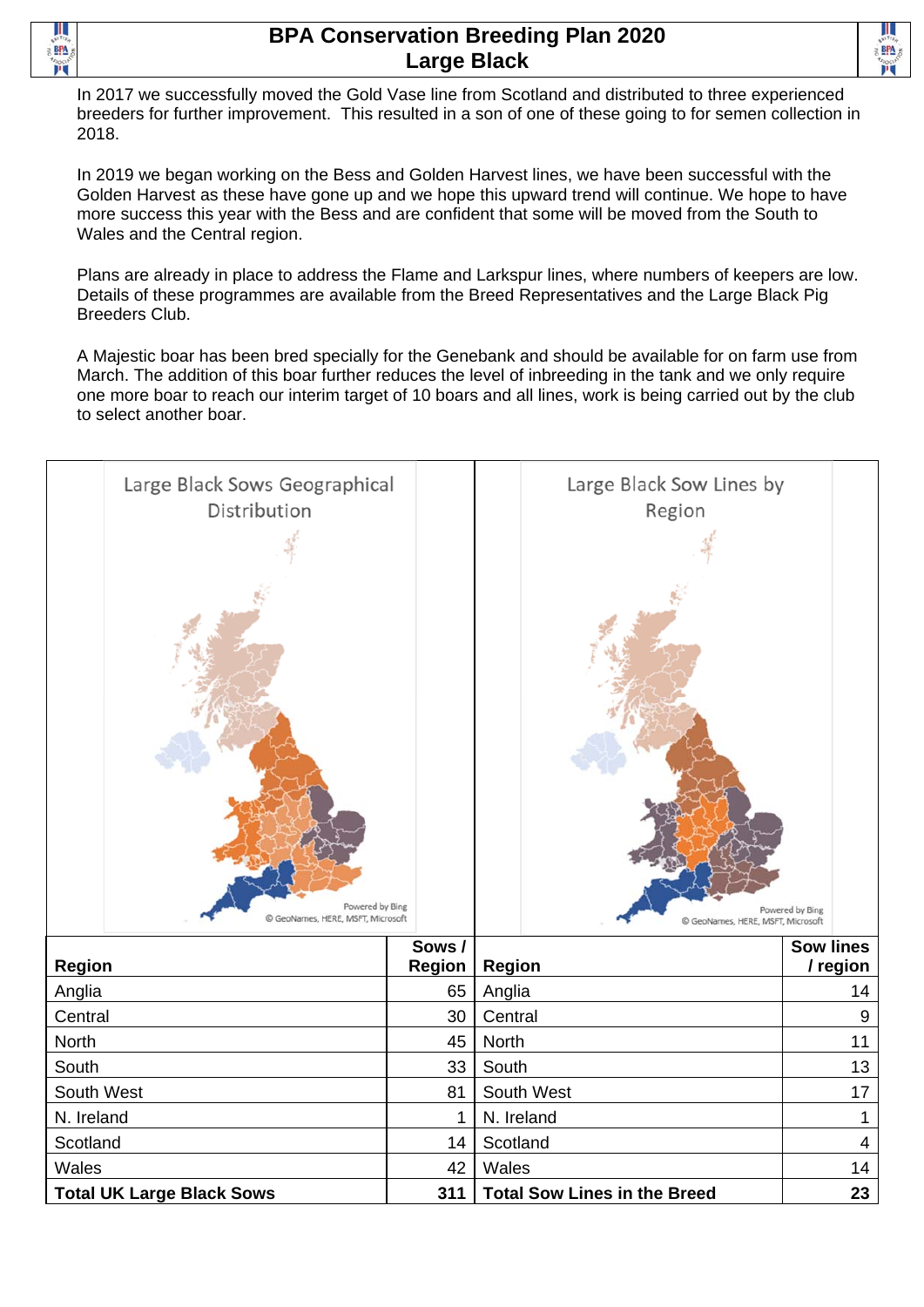

## **BPA Bloodline Survey 2019 Large Black Bloodline Numbers**

| ı |
|---|
|   |

|                                          | Members keeping this sow line |                |                         | <b>Sow Line</b> |                       | <b>Total Sows</b> |                |                 |                |                         |  |  |
|------------------------------------------|-------------------------------|----------------|-------------------------|-----------------|-----------------------|-------------------|----------------|-----------------|----------------|-------------------------|--|--|
| 2019                                     | 2018                          | 2017           | 2007                    | 2004            |                       | 2019              | 2018           | 2017            | 2007           | 2004                    |  |  |
| 3                                        | 5                             | 6              | 16                      | 20              | <b>Bess</b>           | 3                 | 6              | 8               | 28             | 33                      |  |  |
| 13                                       | 16                            | 24             | 19                      | 1               | <b>Black Lady</b>     | 20                | 20             | 33              | 35             | $\overline{2}$          |  |  |
| 12                                       | 8                             | 10             | $\overline{2}$          | 10              | <b>Blackie</b>        | 18                | 13             | 14              | $\overline{2}$ | 16                      |  |  |
| 8                                        | 5                             | 5              | $\overline{4}$          | 4               | Constance             | 11                | $\overline{7}$ | 5               | 8              | $\,6\,$                 |  |  |
| 5                                        | $\overline{7}$                | 10             | 15                      | 15              | Diana                 | 9                 | 10             | 13              | 22             | 22                      |  |  |
| 14                                       | 10                            | 8              | 5                       | 8               | Doreen                | 33                | 27             | 25              | 8              | 11                      |  |  |
| 8                                        | 12                            | 10             | 3                       | 1               | Dorothy               | 15                | 15             | 15              | 3              | $\overline{\mathbf{4}}$ |  |  |
| 6                                        | $6\phantom{1}$                | 5              | $\overline{7}$          | 6               | Fashion               | 10                | 11             | 11              | 12             | 14                      |  |  |
| 3                                        | 3                             | $\overline{4}$ | 5                       | 5               | <b>Flame</b>          | 5                 | 8              | 11              | 9              | 5                       |  |  |
| 8                                        | $\overline{7}$                | 5              | $\overline{\mathbf{4}}$ | 5               | <b>Gold Vase</b>      | 10                | 9              | 8               | 5              | $\,6\,$                 |  |  |
| 4                                        | $\overline{4}$                | 3              | $\overline{4}$          | 3               | <b>Golden Harvest</b> | 8                 | 6              | 5               | 6              | 3                       |  |  |
| 5                                        | $\overline{4}$                | 5              | 9                       | 5               | Grandeur              | 11                | 11             | $\overline{7}$  | 17             | $6\phantom{1}$          |  |  |
| 12                                       | 12                            | 11             | 8                       | 8               | Jewel                 | 21                | 17             | 18              | 22             | 19                      |  |  |
| 5                                        | 3                             | 6              | 3                       | 10              | Julia                 | 6                 | $\overline{4}$ | 8               | 4              | 11                      |  |  |
| $\overline{\mathbf{4}}$                  | 8                             | 8              | $\overline{4}$          | 10              | Larkspur              | 6                 | 12             | 11              | 5              | 10                      |  |  |
| $\overline{7}$                           | 8                             | 8              | 17                      | 9               | Maid                  | 16                | 22             | 24              | 34             | 9                       |  |  |
| 18                                       | 23                            | 18             | 14                      | 10              | Matilda               | 40                | 65             | 51              | 20             | 14                      |  |  |
| 9                                        | $9\,$                         | 13             | 18                      | 13              | Nocturne              | 18                | 13             | 17              | 33             | 23                      |  |  |
| 5                                        | $6\phantom{1}6$               | 6              | 6                       | 5               | <b>Princess</b>       | 12                | 12             | 11              | 12             | 3                       |  |  |
| $\overline{7}$                           | $\overline{7}$                | 8              | 12                      | 11              | Queen                 | 10                | 12             | 27              | 28             | 14                      |  |  |
| $\overline{7}$                           | 6                             | 10             | 13                      | 8               | <b>Skylark</b>        | 10                | 11             | 14              | 18             | $\overline{7}$          |  |  |
| 11                                       | $6\phantom{1}$                | 5              | 9                       | 9               | Sunshine              | 13                | 9              | $6\phantom{1}6$ | 15             | 10                      |  |  |
| $\overline{7}$                           | 6                             | $\overline{7}$ | 12                      | 11              | Warbler               | 13                | 14             | 13              | 23             | 11                      |  |  |
|                                          |                               |                |                         |                 | Total                 | 318               | 334            | 355             | 369            | 259                     |  |  |
| Percentage of sows with purebred litters |                               |                |                         |                 |                       | 46%               | 50%            | 55%             | 57%            |                         |  |  |

| Members keeping this boar line |                                        |      | <b>Boar Line</b> | <b>Registered Boars</b> |                |      |      |      |      |      |
|--------------------------------|----------------------------------------|------|------------------|-------------------------|----------------|------|------|------|------|------|
| 2019                           | 2018                                   | 2017 | 2007             | 2004                    |                | 2019 | 2018 | 2017 | 2007 | 2004 |
| 8                              | 6                                      |      | ⇁                | 5                       | Attempt        | 9    | 6    | ⇁    |      | 5    |
| 13                             | 14                                     | 13   | 10               | 13                      | Defender       | 13   | 14   | 14   | 11   | 14   |
| 20                             | 22                                     | 23   | 22               | 22                      | Majestic       | 23   | 24   | 28   | 23   | 22   |
| 7                              | 11                                     | 11   | 12               | 11                      | Majestic Eagle | 8    | 13   | 12   | 16   | 8    |
| 9                              | 12                                     | 12   | 16               | 11                      | Malcolm        | 11   | 13   | 12   | 17   | 10   |
| 10                             | 8                                      | 7    | 15               | 10                      | Super          | 11   | 9    | 9    | 16   | 10   |
|                                |                                        |      |                  |                         | Total          | 75   | 79   | 82   | 90   | 69   |
|                                | <b>Members keeping registered pigs</b> |      |                  |                         |                |      | 127  | 128  | 144  |      |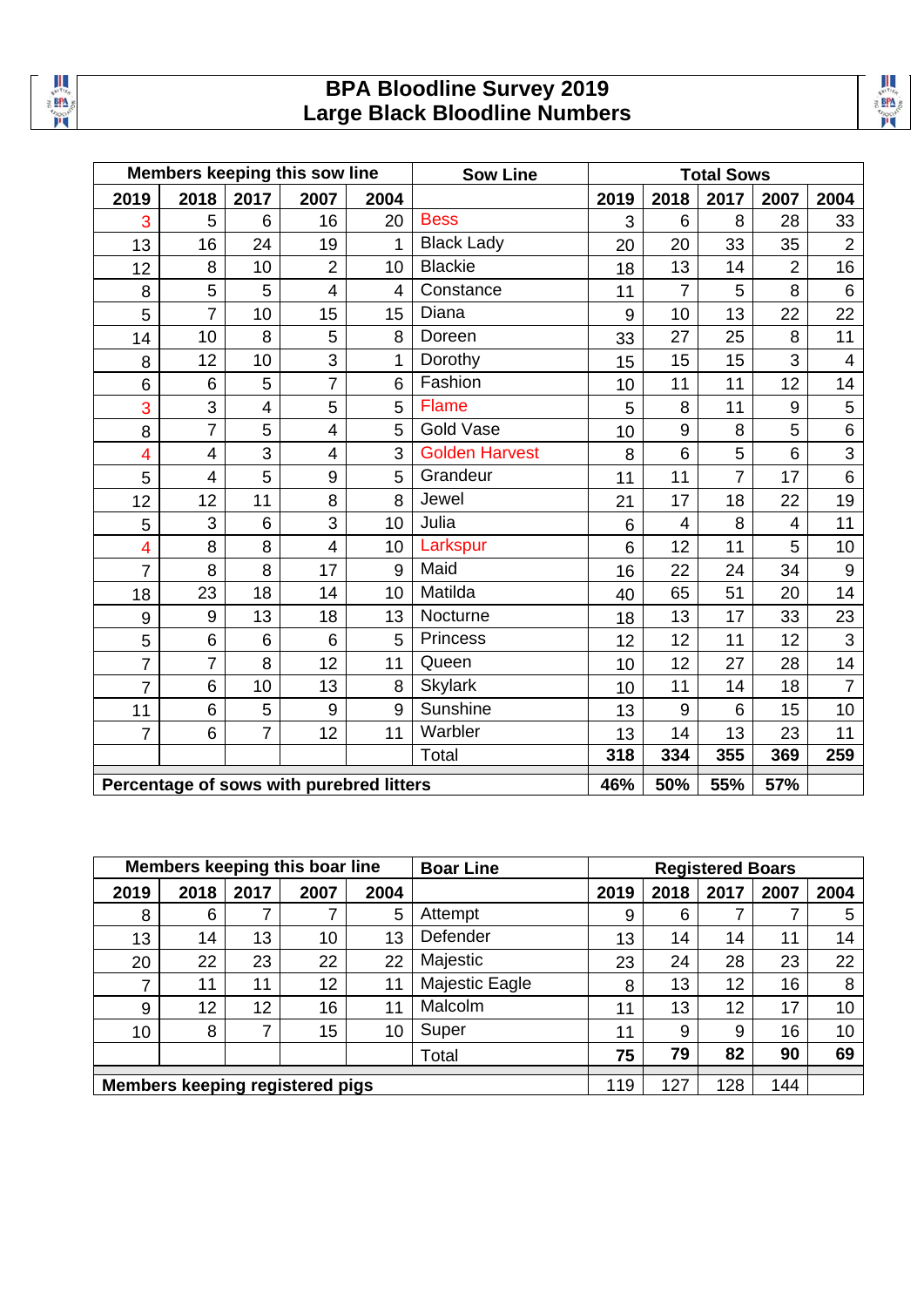

## **BPA Bloodline Survey 2019 Large Black Geographical Distribution and Effective Population Size**



|                       | Anglia                   | Central        | <b>North</b>    | South                   | South West     | N. Ireland     | Scotland            | Wales          | <b>Irish Republic</b> | UK & I Regions<br>line<br>with this | International    | Isle of Man    |
|-----------------------|--------------------------|----------------|-----------------|-------------------------|----------------|----------------|---------------------|----------------|-----------------------|-------------------------------------|------------------|----------------|
| <b>Bess</b>           | $\mathbf 0$              | $\overline{0}$ | $\overline{0}$  | $\overline{2}$          | $\mathbf 1$    | $\mathbf 0$    | $\mathbf 0$         | $\overline{0}$ | $\mathbf 0$           | $\overline{2}$                      | $\overline{0}$   | $\overline{0}$ |
| <b>Black Lady</b>     | 10                       | 3              | $\mathbf 0$     | $\overline{\mathbf{4}}$ | 3              | $\mathbf 0$    | $\mathsf{O}\xspace$ | $\mathbf 0$    | $\mathbf 0$           | $\overline{\mathbf{4}}$             | $\mathbf 0$      | $\mathbf 0$    |
| <b>Blackie</b>        | $\overline{\mathbf{4}}$  | 3              | $\overline{2}$  | 1                       | 1              | $\overline{0}$ | $\mathbf 0$         | $\overline{4}$ | $\overline{2}$        | $\overline{7}$                      | 1                | $\overline{0}$ |
| <b>Constance</b>      | $\mathbf 0$              | $\overline{0}$ | $\mathbf 0$     | $\mathbf 0$             | 3              | $\mathsf 0$    | $\mathbf 0$         | $\overline{7}$ | $\mathbf 0$           | $\overline{2}$                      | 1                | $\mathbf 0$    |
| <b>Diana</b>          | 1                        | $\overline{1}$ | 5               | $\overline{2}$          | $\mathbf 0$    | $\mathbf 0$    | $\overline{0}$      | $\mathbf 0$    | $\mathbf 0$           | $\overline{\mathbf{4}}$             | $\mathbf 0$      | $\overline{0}$ |
| <b>Doreen</b>         | $\overline{1}$           | 3              | $\overline{0}$  | 5                       | 19             | $\overline{0}$ | $\overline{0}$      | 5              | $\mathbf 0$           | 5                                   | $\overline{0}$   | $\overline{0}$ |
| <b>Dorothy</b>        | $\boldsymbol{0}$         | 9              | 3               | $\mathbf 0$             | $\mathbf 0$    | $\mathbf 1$    | 1                   | 1              | $\mathbf 0$           | 5                                   | $\overline{0}$   | $\overline{0}$ |
| <b>Fashion</b>        | $6\phantom{1}$           | $\overline{1}$ | $\overline{0}$  | $\overline{0}$          | $\mathbf 1$    | $\overline{0}$ | $\mathbf 0$         | $\overline{2}$ | $\mathbf 0$           | $\overline{\mathbf{4}}$             | $\overline{0}$   | $\overline{0}$ |
| <b>Flame</b>          | 5                        | $\overline{0}$ | $\overline{0}$  | $\overline{0}$          | $\overline{0}$ | $\mathbf 0$    | $\overline{0}$      | $\overline{0}$ | $\mathbf 0$           | 1                                   | $\mathbf 0$      | $\mathbf 0$    |
| <b>Gold Vase</b>      | 1                        | $\overline{1}$ | $\overline{0}$  | $\mathbf{1}$            | 1              | $\overline{0}$ | $\overline{4}$      | $\overline{2}$ | $\mathbf 0$           | 6                                   | $\overline{0}$   | $\overline{0}$ |
| <b>Golden Harvest</b> | $\mathbf 0$              | $\overline{0}$ | $\overline{0}$  | $\overline{4}$          | $\overline{4}$ | $\mathbf 0$    | $\overline{0}$      | $\overline{0}$ | $\mathbf 0$           | $\overline{2}$                      | $\overline{0}$   | $\overline{0}$ |
| Grandeur              | $\overline{\mathcal{A}}$ | $\mathbf 0$    | $6\phantom{1}$  | $\mathbf 0$             | $\mathbf 0$    | $\mathbf 0$    | $\mathbf 0$         | 1              | $\mathsf{O}\xspace$   | 3                                   | $\overline{0}$   | $\mathbf 0$    |
| Jewel                 | 12                       | $\overline{0}$ | $\overline{0}$  | 1                       | 3              | $\overline{0}$ | $\overline{0}$      | 5              | $\mathbf 0$           | $\overline{\mathbf{4}}$             | $\overline{0}$   | $\overline{0}$ |
| Julia                 | $\mathbf 0$              | $\mathbf 0$    | $\mathbf 0$     | 5                       | 1              | $\mathbf 0$    | $\mathbf 0$         | $\mathbf 0$    | $\mathsf{O}\xspace$   | $\overline{2}$                      | $\boldsymbol{0}$ | $\mathbf 0$    |
| Larkspur              | $\mathbf 0$              | $\overline{0}$ | 1               | $\overline{2}$          | $\mathbf 0$    | $\mathbf 0$    | $\overline{0}$      | 3              | $\mathsf{O}\xspace$   | 3                                   | $\mathbf 0$      | $\mathbf 0$    |
| <b>Maid</b>           | $6\phantom{1}6$          | $\overline{0}$ | $\overline{0}$  | $\overline{0}$          | 8              | $\mathbf 0$    | $\mathbf 0$         | $\overline{2}$ | $\mathbf 0$           | $\overline{3}$                      | $\overline{0}$   | $\overline{0}$ |
| <b>Matilda</b>        | $\overline{2}$           | $\overline{7}$ | 10              | $\mathbf{1}$            | 14             | $\mathsf 0$    | $\overline{1}$      | 5              | $\mathbf 0$           | $\overline{7}$                      | $\overline{0}$   | $\mathbf 0$    |
| <b>Nocturne</b>       | $\mathbf 0$              | $\overline{0}$ | $\overline{2}$  | $\overline{4}$          | 10             | $\overline{0}$ | $\mathbf 0$         | 1              | $\mathbf 0$           | $\overline{\mathbf{4}}$             | $\mathbf{1}$     | $\overline{0}$ |
| <b>Princess</b>       | 9                        | $\overline{0}$ | $\overline{0}$  | $\mathbf 0$             | 3              | $\mathbf 0$    | $\overline{0}$      | $\overline{0}$ | $\mathbf 0$           | $\overline{2}$                      | $\mathbf 0$      | $\overline{0}$ |
| Queen                 | $\overline{2}$           | $\overline{0}$ | $6\phantom{1}6$ | $\overline{0}$          | $\overline{2}$ | $\mathbf 0$    | $\overline{0}$      | $\overline{0}$ | $\mathbf 0$           | 3                                   | $\overline{0}$   | $\overline{0}$ |
| <b>Skylark</b>        | $\overline{0}$           | $\overline{2}$ | $\overline{2}$  | $\overline{0}$          | 5              | $\mathbf 0$    | $\overline{0}$      | 1              | $\mathbf 0$           | $\overline{\mathbf{4}}$             | $\mathbf 0$      | $\overline{0}$ |
| <b>Sunshine</b>       | $\overline{2}$           | $\mathbf 0$    | 3               | 1                       | $\overline{2}$ | $\mathbf 0$    | $\mathsf 0$         | 3              | $\mathsf 0$           | 5                                   | $\overline{2}$   | $\mathbf 0$    |
| <b>Warbler</b>        | $\overline{0}$           | $\overline{0}$ | 5               | $\overline{0}$          | $\overline{0}$ | $\overline{0}$ | 8                   | $\overline{0}$ | $\mathsf 0$           | $\overline{2}$                      | $\overline{0}$   | $\overline{0}$ |
| Sows / region         | 65                       | 30             | 45              | 33                      | 81             | 1              | 14                  | 42             | $\overline{2}$        |                                     | 5                | $\overline{0}$ |